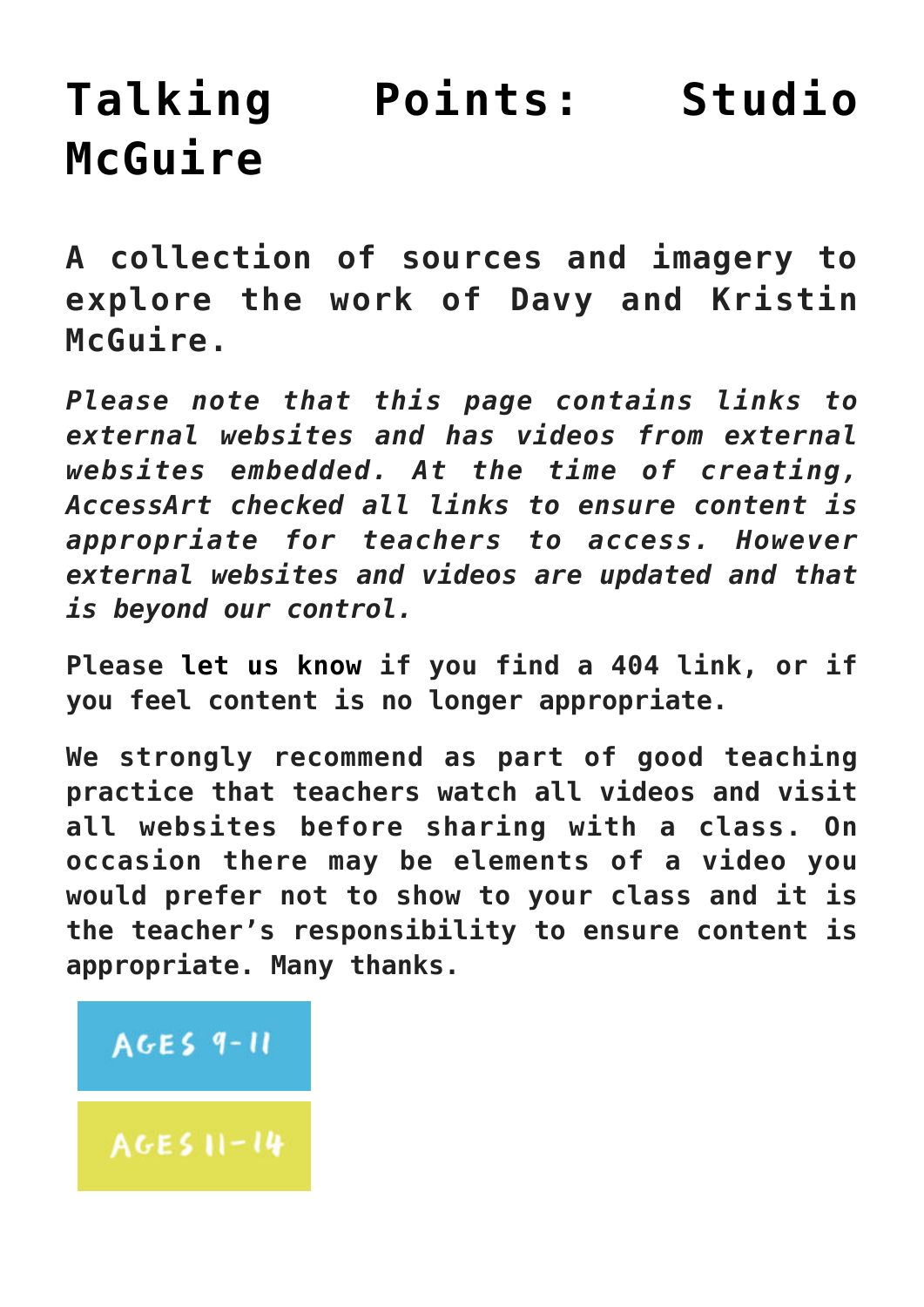# AGES  $14 - 16$

## **The Paper Architect**

**The Paper Architect is a play combining papercraft, animation, projection mapping and performance. It tells the story of an old modelmaker who uses his paper creations as vessels for his imagination.**

**The show features tiny, accurately mapped animations playing across intricate paper sets.** 

**See more of their work on their [here.](https://www.studiomcguire.com)**

#### **Questions to Ask Children**

**How do the Paper Architect make you feel?**

**How would you describe the atmosphere of The Paper Architect?**

**Do you like it? Why?**

**If you could cut a paper structure and make it come to life what you it be? Why?**

#### **Lucy**

**Lucy, an exquisitely crafted, digitally animated papercraft diorama which you can hang on your wall and play like a video game.**